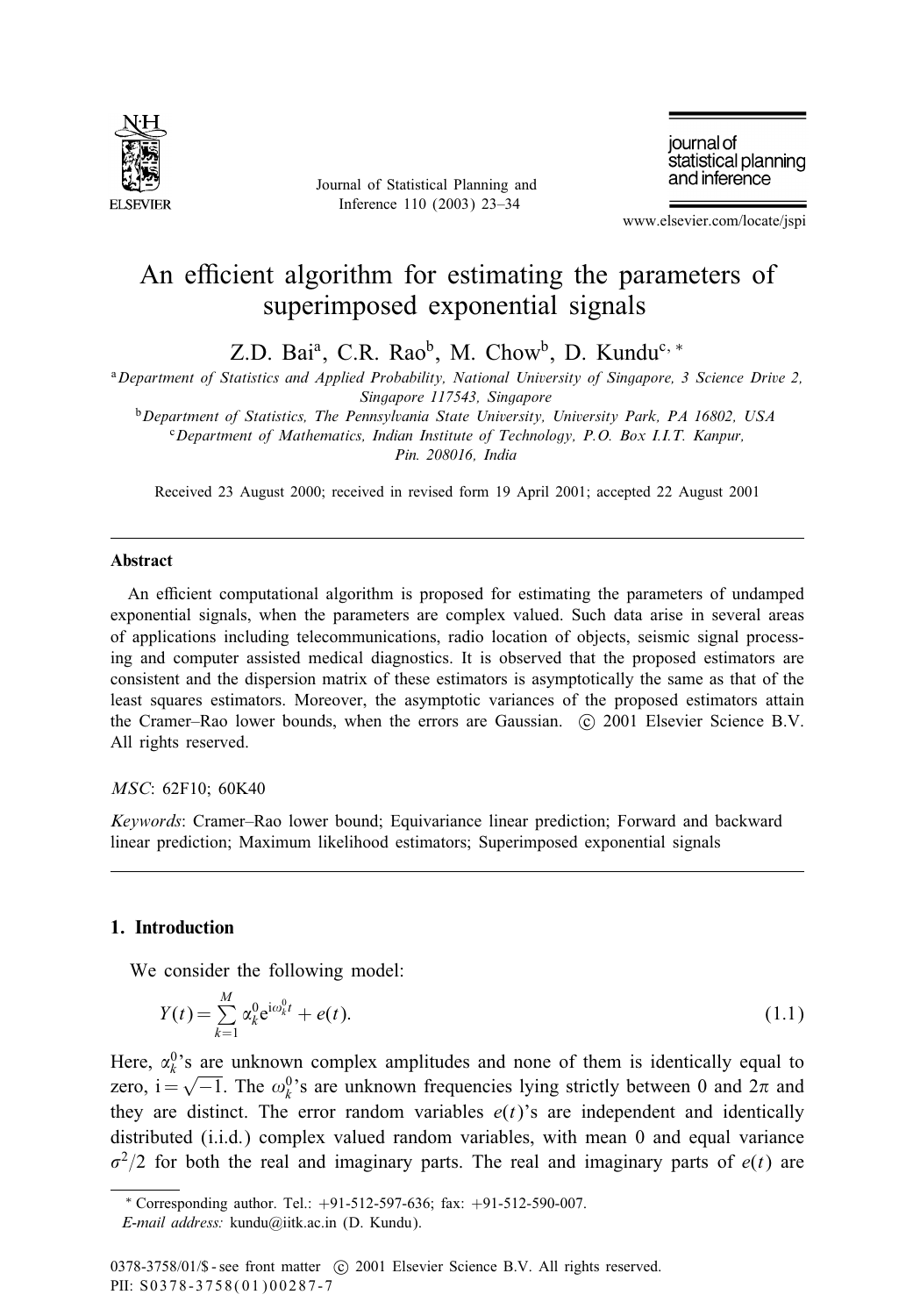assumed to be independent.  $M'$ , the number of signals, is assumed to be known in advance. The problem is to estimate  $\alpha$ 's,  $\omega$ 's and  $\sigma^2$  given a sample of size *n*. Note that although estimation of  $\alpha$ 's and  $\omega$ 's are both important, estimation of the linear parameters  $\alpha$ 's is much easier compared to the estimation of the non-linear parameters  $\omega$ 's. In this paper we mainly consider an efficient estimation procedure of the frequencies.

This is a very important and well discussed problem in statistical signal processing. Such data arise in several areas of applications, including telecommunications, radio location of objects, seismic signal processing and computer assisted medical diagnostics. It has received considerable attention during the past 20 years, see for example, the paper of Stoica (1993) for an extensive list of references and also the review articles of Kay and Marple (1981), Rao (1988) and Prasad et al. (1995). This problem is well known to be numerically difficult (Varah, 1985). It is observed (Osborne and Smyth, 1995; Kundu, 1993) that the general purpose algorithms such as Gauss–Newton, Newton–Raphson or their variants take a long time to converge to the least squares estimators even from a good starting value. A considerable amount of research (Kay, 1984; Bresler and Macovski, 1986; Kumaresan et al., 1986) has been done to obtain the least squares estimators (lse's) efficiently. However, all these methods have the drawbacks of high computational complexities and dependence on the initial value chosen.

Among the non-iterative methods, the well known methods are the modified forward backward linear prediction (MFBLP) of Tufts and Kumaresan (1982), equivariance linear prediction (EVLP) of Bai et al.  $(1986)$ , multiple signal classifications (MUSIC) of Schmidt (1981), eigen space rotation invariance technique (ESPRIT) of Roy (1987) and noise space decomposition (NSD) of Kundu and Mitra (1995). It is well known (Kay, 1988) that MFBLP works better than MUSIC or ESPRIT in accuracy and SNR threshold. However, it is observed (Rao, 1988) that although MFBLP works very well for small samples and at reasonably small SNR, it may not be consistent. Although EVLP provides consistent estimates of the frequencies which are asymptotically normal and have a convergence rate of  $O_p(n^{-1/2})$ , (here  $O_p(.)$ ) denotes bounded in probability) the convergence rate does not achieve the best possible one. On the other hand, the NSD method provides consistent estimates of the frequencies and its small sample performance is also quite good but the rate of convergence is not easy to obtain theoretically.

In this paper we produce efficient estimates of the frequencies with the best possible convergence rate of  $O_p(n^{-3/2})$ , within a fixed number of iterations. Therefore, our proposed estimates and the lse's become asymptotically equivalent. It may be mentioned that none of the iterative processes available today guarantees the convergence within a fixed number of iteration.

The rest of the paper is organized as follows. In Section 2, we give a brief description of the Prony's estimates and the asymptotic properties of the lse's. The proposed algorithm is provided in Section 3. Numerical results are presented in Section 4 and the paper concludes in Section 5. All the necessary theoretical results are provided in the appendix.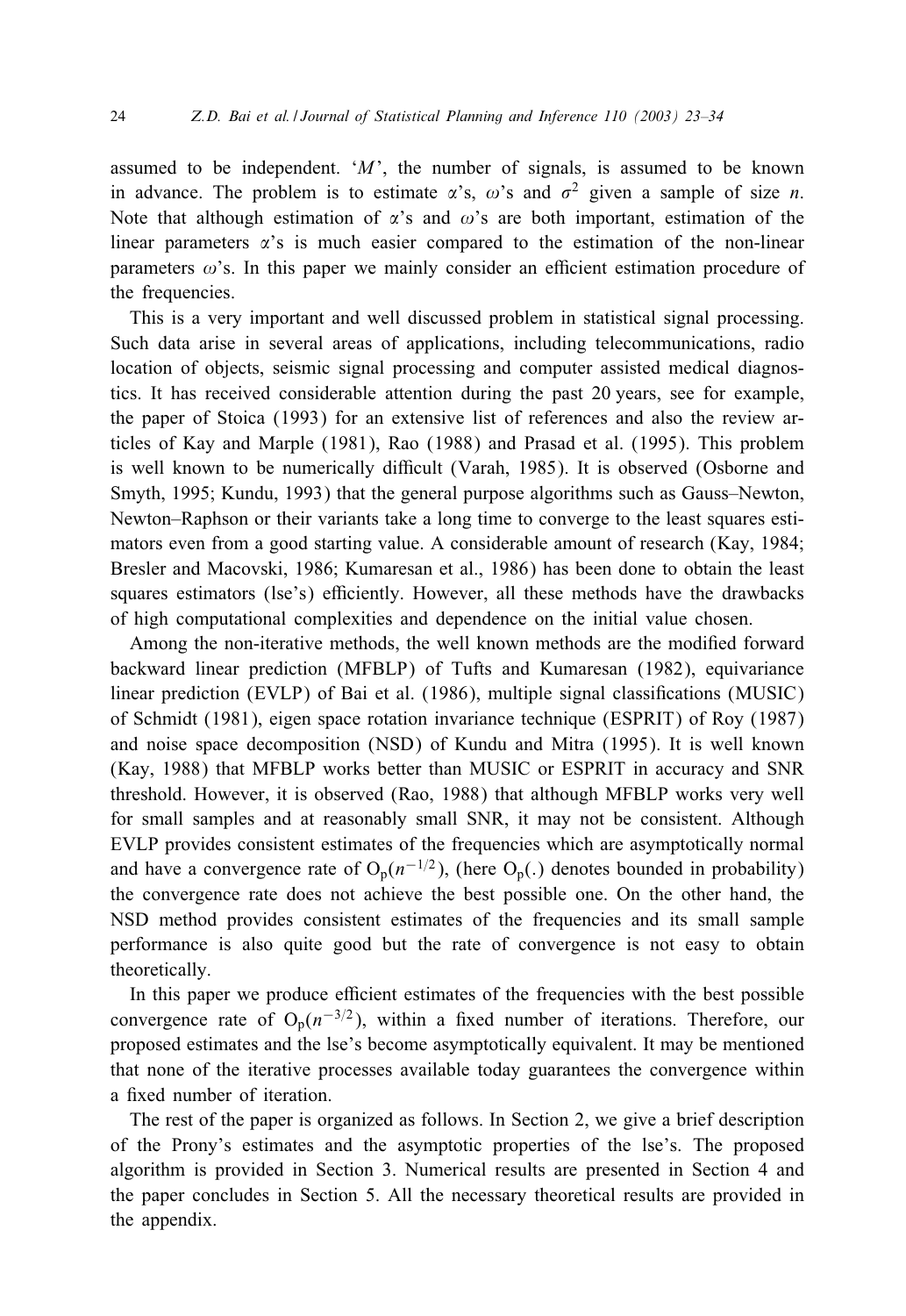#### 2. Prony's algorithm and least squares estimators

Prony's (1795) algorithm plays an important role in fitting sum of exponentials to equispaced data. Several articles on numerical analysis are available today regarding Prony's algorithm. A good account of it can be obtained in Barrodale and Olesky (1981).

The basic idea of Prony can be stated as follows: Let  $Y(1),...,Y(n)$  be n data points satisfying model (1.1) and the data are noiseless, i.e.  $\text{Var}(\sigma^2) = 0$ . Then Prony observed that there exists  $(M + 1)$  constants,  $g_1, \ldots, g_{M+1}$  such that

$$
g_1 Y(1) + \dots + g_{M+1} Y(M+1) = 0
$$
  
\n
$$
\vdots
$$
  
\n
$$
g_1 Y(n-M) + \dots + g_{M+1} Y(n) = 0.
$$
\n(2.1)

Here  $\mathbf{g} = (g_1, \ldots, g_{M+1})$  is unique up to a constant multiplication and therefore, without loss of generality we can take  $|\mathbf{g}|^2 = \sum_{i=1}^{M+1} g_i^2 = 1$ . It can be easily seen that  $e^{-i\omega_1^0}, \ldots, e^{-i\omega_M^0}$  are the roots of the following polynomial equation:

$$
B(z) = g_1 + g_2 z + \dots + g_{M+1} z^{M+1} = 0.
$$
\n(2.2)

Therefore, if the data are noiseless, for each  $(\omega_1,\ldots,\omega_M)$ , there is a unique  $\mathbf{g} = (g_1,\ldots,g_M)$  $g_{M+1}$ ), such that  $|\mathbf{g}|^2 = 1$  and  $g_1 > 0$ . Observe that (2.1) can be written in the matrix form as follows:

$$
Gg = 0,\t(2.3)
$$

where G is a  $(n - M) \times (M + 1)$  data matrix. Since g is unique, it implies that G is of rank M, if  $n - M > M + 1$ . Note that **g** is an eigenvector corresponding to the zero eigenvalue of  $G<sup>H</sup>G$ , here 'H' denotes the conjugate transpose of a matrix or of a vector.

This idea was used even when the data are noisy in Bai et al. (1986). Consider the following data matrix:

$$
\mathbf{Z} = \frac{1}{n - M} \mathbf{G}^{\mathrm{H}} \mathbf{G}.
$$
 (2.4)

Obtain the eigenvector corresponding to the minimum eigenvalue of Z. It gives an estimator  $\tilde{g} = (\tilde{g}_1, \ldots, \tilde{g}_{M+1})$  of g. Construct a polynomial equation of the form

$$
\tilde{g}_1 + \tilde{g}_2 z + \dots + \tilde{g}_{M+1} z^M = 0, \tag{2.5}
$$

and obtain the solutions of the form

$$
\tilde{\rho}_1 e^{-i\tilde{\omega}_1}, \dots, \tilde{\rho}_M e^{-i\tilde{\omega}_M}.
$$
\n(2.6)

Now take  $\tilde{\omega}_1,\ldots,\tilde{\omega}_M$  as estimators of  $\omega_1,\ldots,\omega_M$ . These estimators are known as the EVLP estimators of the frequencies. It is shown in Bai et al. (1986) that  $\tilde{\omega}_1,\ldots,\tilde{\omega}_M$ are consistent estimators of  $\omega_1,\ldots,\omega_M$  with the convergence rate O<sub>p</sub>(n<sup>-1/2</sup>).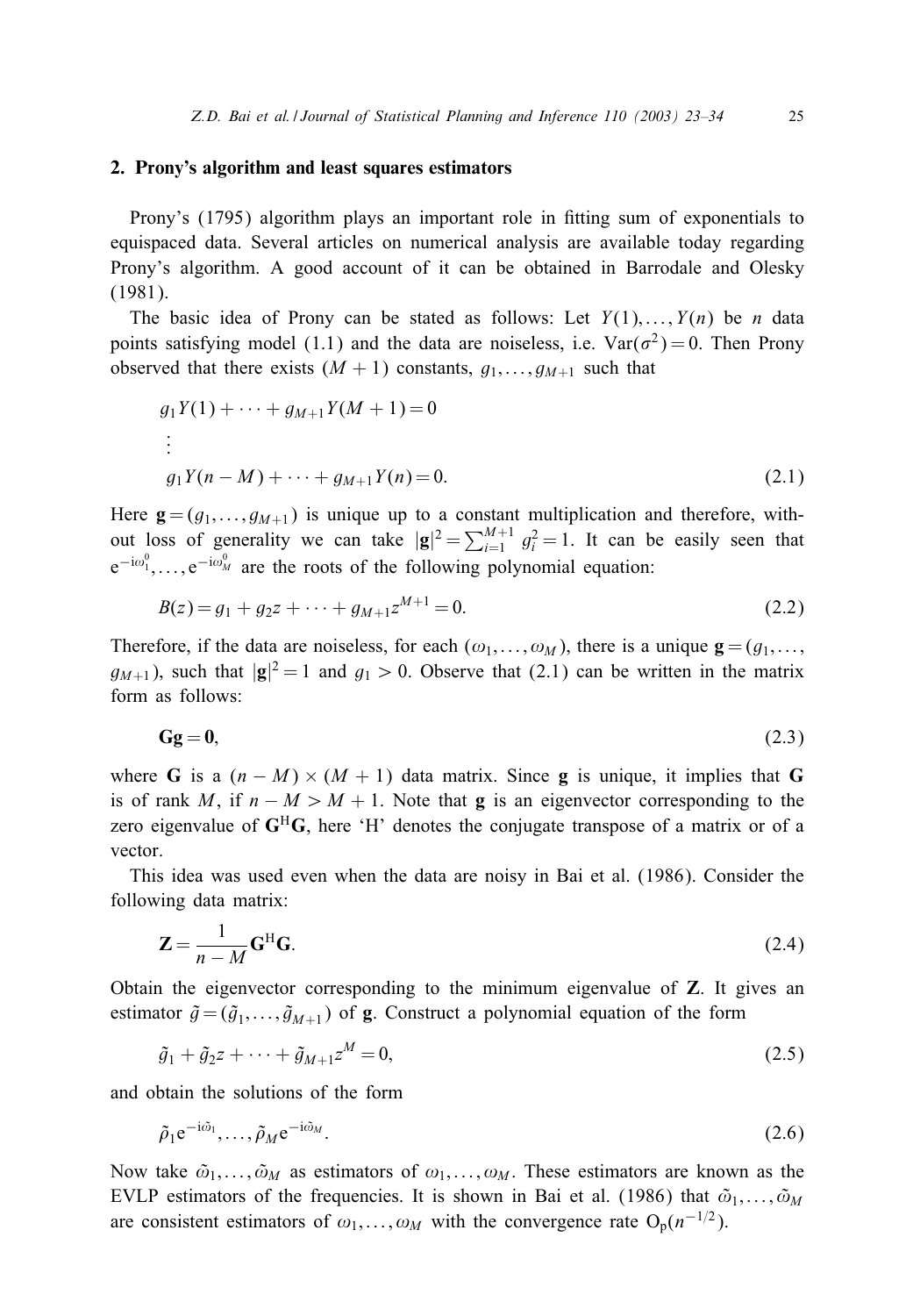Now, we describe briefly the lse's and their asymptotic properties. Note that the most intuitive estimators will be the lse's obtained by minimizing the residual sums of squares

$$
R_n(\alpha,\omega) = \sum_{t=1}^n \left| Y(t) - \sum_{k=1}^M \alpha_k e^{i\omega_k t} \right|^2.
$$
 (2.7)

Note that  $R_n(\alpha,\omega)$  can also be written as follows:

$$
R_n(\alpha,\omega) = [\mathbf{Y} - \mathbf{A}(\omega)\alpha]^{\mathrm{H}}[\mathbf{Y} - \mathbf{A}(\omega)\alpha],
$$
\n(2.8)

where  $\mathbf{Y} = (Y(1) = \dots, Y(n))^\text{T}$ ,  $\alpha = (\alpha_1, \dots, \alpha_M)^\text{T}$ ,  $\omega = (\omega_1, \dots, \omega_M)^\text{T}$  and  $\mathbf{A}(\omega)$  is a  $n \times$ M matrix of the form

$$
\mathbf{A}(\omega) = \begin{bmatrix} e^{i\omega_1} & \cdots & e^{i\omega_M} \\ \vdots & \vdots & \vdots \\ e^{i n\omega_1} & \cdots & e^{i n\omega_M} \end{bmatrix} .
$$
 (2.9)

From (2.9), it is clear how  $\alpha$  can be separated from  $\omega$ . Now observe that for a fixed  $\omega$ , the lse of  $\alpha$  can be obtained as

$$
\hat{\alpha}(\omega) = [\mathbf{A}(\omega)^{\mathrm{H}} \mathbf{A}(\omega)]^{-1} \mathbf{A}(\omega)^{\mathrm{H}} \mathbf{Y}.
$$
\n(2.10)

Now, if we replace the estimator of  $\alpha$  in (2.8), we obtain

$$
Q_n(\omega) = R_n(\hat{\alpha}(\omega), \omega) = \mathbf{Y}^{\mathrm{H}} [\mathbf{I} - \mathbf{P}_{\mathrm{A}}] \mathbf{Y},\tag{2.11}
$$

where

$$
\mathbf{P}_{\mathbf{A}} = \mathbf{A}(\omega)[\mathbf{A}(\omega)^{\mathrm{H}}\mathbf{A}(\omega)]^{-1}\mathbf{A}(\omega)^{\mathrm{H}}
$$

is the projection matrix on the space spanned by the columns of  $A(\omega)$ . Therefore, the lse's of  $(\alpha, \omega)$  obtained by minimizing  $R_n(\alpha, \omega)$  with respect to  $(\alpha, \omega)$  are the same as obtaining the lse of  $\omega$  first by minimizing  $Q_n(\omega)$  with respect to  $\omega$  and then use that estimator of  $\omega$  in (2.10) to obtain the lse of  $\alpha$ . Most of the special purpose algorithms namely the methods proposed by Bresler and Macovski (1988), Kumaresan et al. (1986) and Kundu (1993) minimize (2.11), which naturally save computational times.

It is known (Rao and Zhao, 1993; Kundu and Mitra, 1999) that the lse's of the frequencies have the following limiting distribution:

$$
n^{3/2}(\hat{\omega} - \omega) \to (0, 6\sigma^2 (\mathbf{D}^{\mathrm{H}} \mathbf{D})^{-1}), \tag{2.12}
$$

where **D** is a  $M \times M$  diagonal matrix as follows:

$$
\mathbf{D} = \mathrm{diag}\{\alpha_1^0,\ldots,\alpha_M^0\}.
$$

Therefore, it is clear that although the EVLP method provides consistent estimators of the frequencies, the rates of convergence are much slower than the lse's. On the other hand, although the lse's have convergence rates  $O_p(n^{-3/2})$ , it is not known theoretically how many iterations any iterative procedure may need to obtain the lse's from a given starting value.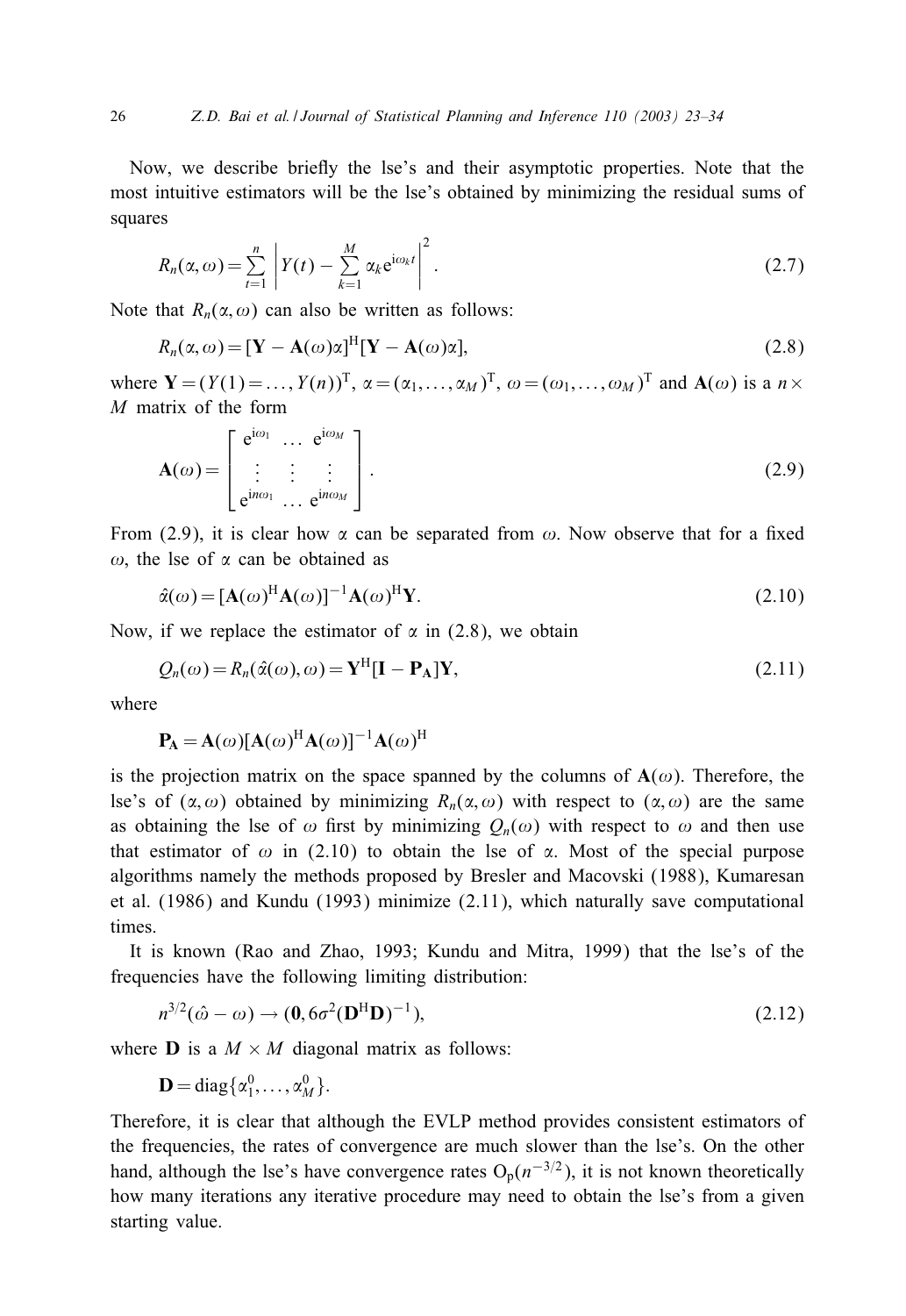### 3. Proposed algorithm

Let  $\tilde{\omega}_i$  (not necessarily EVLP estimator) be a consistent estimator of  $\omega_i$ , for  $j =$ 1,..., M and compute  $\hat{\omega}_i$  (not necessarily lse) for  $j = 1, \ldots, M$  as follows:

$$
\hat{\omega}_j = \tilde{\omega}_j + \frac{12}{n^2} \text{Im} \left[ \frac{C_n}{D_n} \right],\tag{3.1}
$$

where

$$
C_n = \sum_{t=1}^n Y(t)(t - n/2)e^{-i\tilde{\omega}_j t}, \qquad D_n = \sum_{t=1}^n Y(t)e^{-i\tilde{\omega}_j t}
$$

and  $Im(.)$  means the imaginary part of a complex number. Then we have the following result.

**Theorem 1.** If 
$$
\tilde{\omega}_j - \omega_j = O_p(n^{-1-\delta})
$$
 for  $\delta \in (0, 1/2]$  for  $j = 1, ..., M$ , then  
\n(1)  $\hat{\omega}_j - \omega_j = O_p(n^{-1-2\delta})$  if  $\delta \le \frac{1}{4}$ ,  
\n(2)  $n^{3/2}(\hat{\omega} - \omega) \rightarrow N_M(\mathbf{0}, 6\sigma^2(\mathbf{D}^H \mathbf{D})^{-1}$  if  $\delta > \frac{1}{4}$ .

Proof. See the appendix.

We start with a consistent estimate of  $\omega_i$  and improve upon it step by step by a recursive algorithm. The *m*th stage estimate  $\hat{\omega}_i^{(m)}$  is computed from the  $(m-1)$ th stage estimate  $\hat{\omega}_j^{(m-1)}$ , by the formula

$$
\hat{\omega}_{j}^{(m)} = \hat{\omega}_{j}^{(m-1)} + \frac{12}{n_m^2} \text{Im} \left[ \frac{C_{n_m}}{D_{n_m}} \right],
$$
\n(3.2)

where  $C_{n_m}$  and  $D_{n_m}$  can be obtained from  $C_n$  and  $D_n$  by replacing n and  $\tilde{\omega}_j$  with  $n_m$ and  $\hat{\omega}_j^{(m-1)}$ , respectively. We apply formula (3.2) repeatedly choosing  $n_m$  suitably at each stage as follows.

*Step* 1: with  $m = 1$ , choose  $n_1 = n^{0.40}$  and  $\hat{\omega}_i^{(0)} = \tilde{\omega}_j$ , the EVLP estimator. Note that

$$
\tilde{\omega}_j - \omega_j = O_p(n^{-1/2}) = O_p(n_1^{-1-1/4}).
$$
\n(3.3)

Then substituting  $n_1 = n^{0.40}$ ,  $\hat{\omega}_i^{(0)} = \tilde{\omega}_j$  in (3.2) and applying Theorem 1, we obtain

$$
\hat{\omega}_j^{(1)} - \omega_j = O_p(n_1^{-1-1/2}) = O_p(n^{-0.60}).
$$
\n(3.4)

*Step* 2: with  $m = 2$ , choose  $n_2 = n^{48}$  and compute  $\hat{\omega}_i^{(2)}$  from  $\hat{\omega}_i^{(1)}$  using (3.2). Since  $\hat{\omega}_j^{(1)} - \omega_j = O_p(n^{-0.60}) = O_p(n_2^{-1-1/4})$  and using Theorem 1, we obtain  $\hat{\omega}_j^{(2)} - \omega_j = O_p(n_2^{-1-1/2}) = O_p(n^{-0.72}).$ (3.5)

Choosing  $n_3$ ,...,  $n_6$  as given below and applying the main theorem in the same way as above, we have

Step 3: 
$$
n_3 = n^{0.57}
$$
, yielding  $\hat{\omega}_j^{(3)} - \omega_j = O_p(n^{-0.87})$ .  
\nStep 4:  $n_4 = n^{0.70}$ , yielding  $\hat{\omega}_j^{(4)} - \omega_j = O_p(n^{-1.04})$ .  
\nStep 5:  $n_5 = n^{0.83}$ , yielding  $\hat{\omega}_j^{(5)} - \omega_j = O_p(n^{-1.25})$ .  
\nStep 6:  $n_6 = n^{0.92}$ , yielding  $\hat{\omega}_j^{(6)} - \omega_j = O_p(n^{-1.58})$ .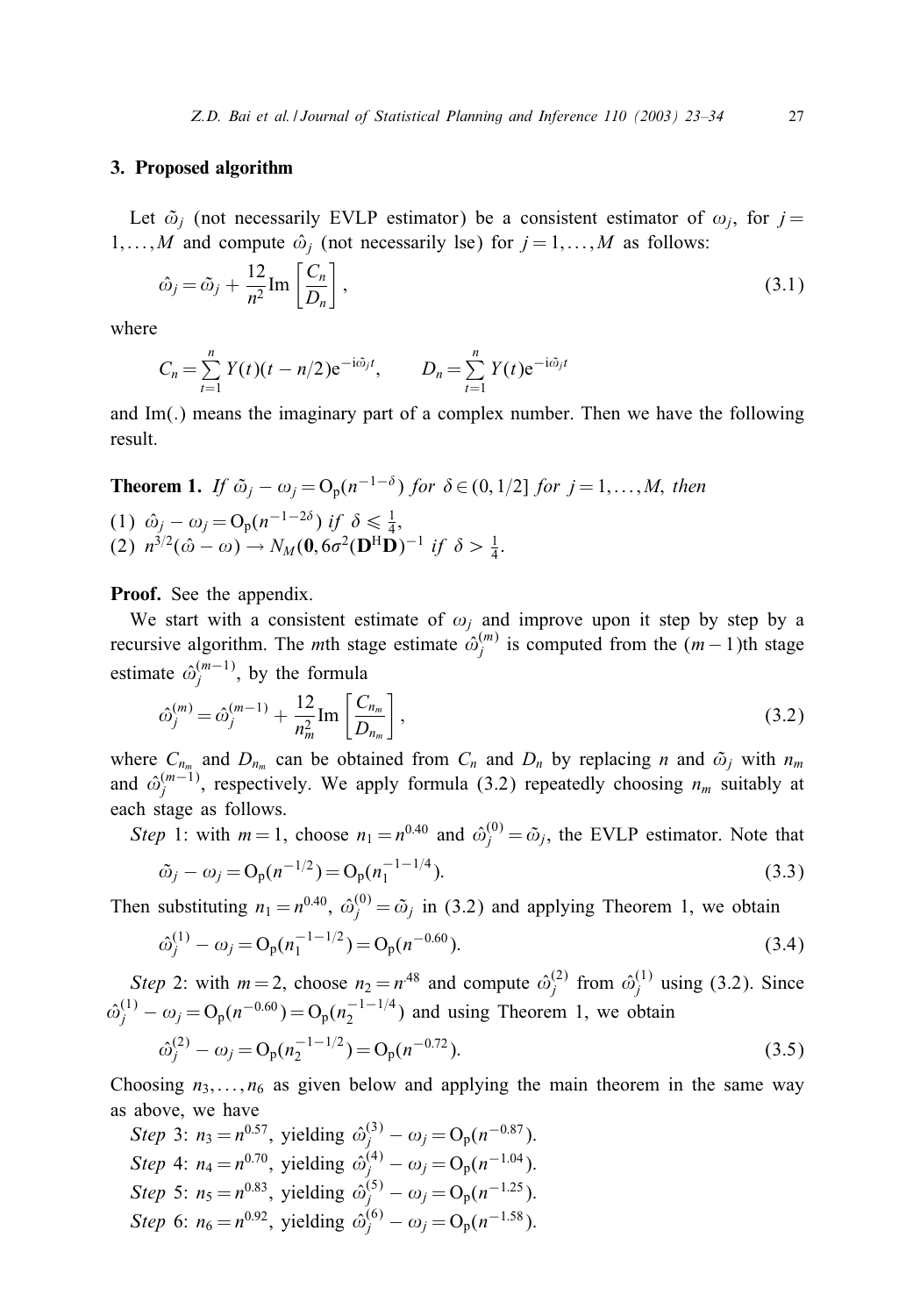Finally take  $n_7 = n$  and compute  $\hat{\omega}_j^{(7)}$  from  $\hat{\omega}_j^{(6)}$ . Now applying Theorem 1, we have  $n^{3/2}(\hat{\omega}^{(7)} - \omega) \rightarrow N_M(\mathbf{0}, 6\sigma^2(\mathbf{D}^{\mathrm{H}}\mathbf{D})^{-1})$  $(3.6)$ 

Once we obtain  $\omega$ 's, the amplitudes  $\alpha$ 's can be obtained using (2.10).

Comparing (3.6) and (2.12), it is clear that  $\hat{\omega}^{(7)}$  has the same asymptotic distribution as the lse's and therefore it is a fully asymptotic efficient estimate of  $\omega$ .

Comments. Note that the exponents we have used above are not unique. There are several other ways they can be chosen so that the iterative process will converge in seven steps. For example, another set of choices can be  $n_1 = n^{0.40}$ ,  $n_2 = n^{0.48}$ ,  $n_3 = n^{0.57}$ ,  $n_4 = n^{0.67}$ ,  $n_5 = n^{0.80}$ ,  $n_6 = n^{0.90}$  and  $n_7 = n$ . It is not possible to choose a set of exponents to make the iterative process converge in less than seven steps, but definitely there are several sets of exponents for which they may take more than seven steps.

# 4. Numerical experiments and discussions

In this section, we present some numerical results to compare how the lse's and the proposed estimators behave for different  $\sigma^2$  when the errors are normally distributed. We also compare the performances of the lse's and the proposed method when the errors are not necessarily normally distributed. All these computations are performed in FORTRAN and using the IMSL random deviate generator. We consider the following model:

$$
Y(t) = 2.5e^{5.5it} + 3.0e^{3.5it} + e(t).
$$
\n(4.1)

Here  $e(t)$ 's are i.i.d. complex valued random variables with mean zero and variance  $\sigma^2/2$  for both the real and imaginary parts. The real and the imaginary parts are taken to be independent and normally distributed. We take  $n = 25, 50$  and  $\sigma^2 = 1, 2, 3$ . We also consider the case when the real and the imaginary parts of  $e(t)$ 's are independent and double exponential random variables with mean zero and finite variance  $\sigma^2/2$  for both the real and imaginary parts. We consider the above medium tailed double exponential error to study the robustness property of the proposed method at least for small sample sizes. In this case also we consider  $n = 25, 50$  and  $\sigma^2 = 1, 2, 3$ .

Ten thousand different data sets were generated for each  $\sigma^2$ . For each data set we estimated  $\omega = (5.5, 3.5)$  by the least squares method and also by the proposed method. We report the average of these estimates and also the mean squared errors (mse's) over 10,000 replications. We also report the Cramer–Rao bounds for comparison purposes. All the results are reported in Tables  $1-4$ . Tables  $1-2$  represent the results when the errors are normally distributed and for the non-normal errors the results are presented in Tables  $3-4$ . In each table the first line represents the true parameter value and the corresponding Cramer–Rao bounds are reported immediately below. The third line represents the average value of the lse's and the fourth line represents the corresponding mse's. Similarly the fifth line and the seventh line represent the average value of the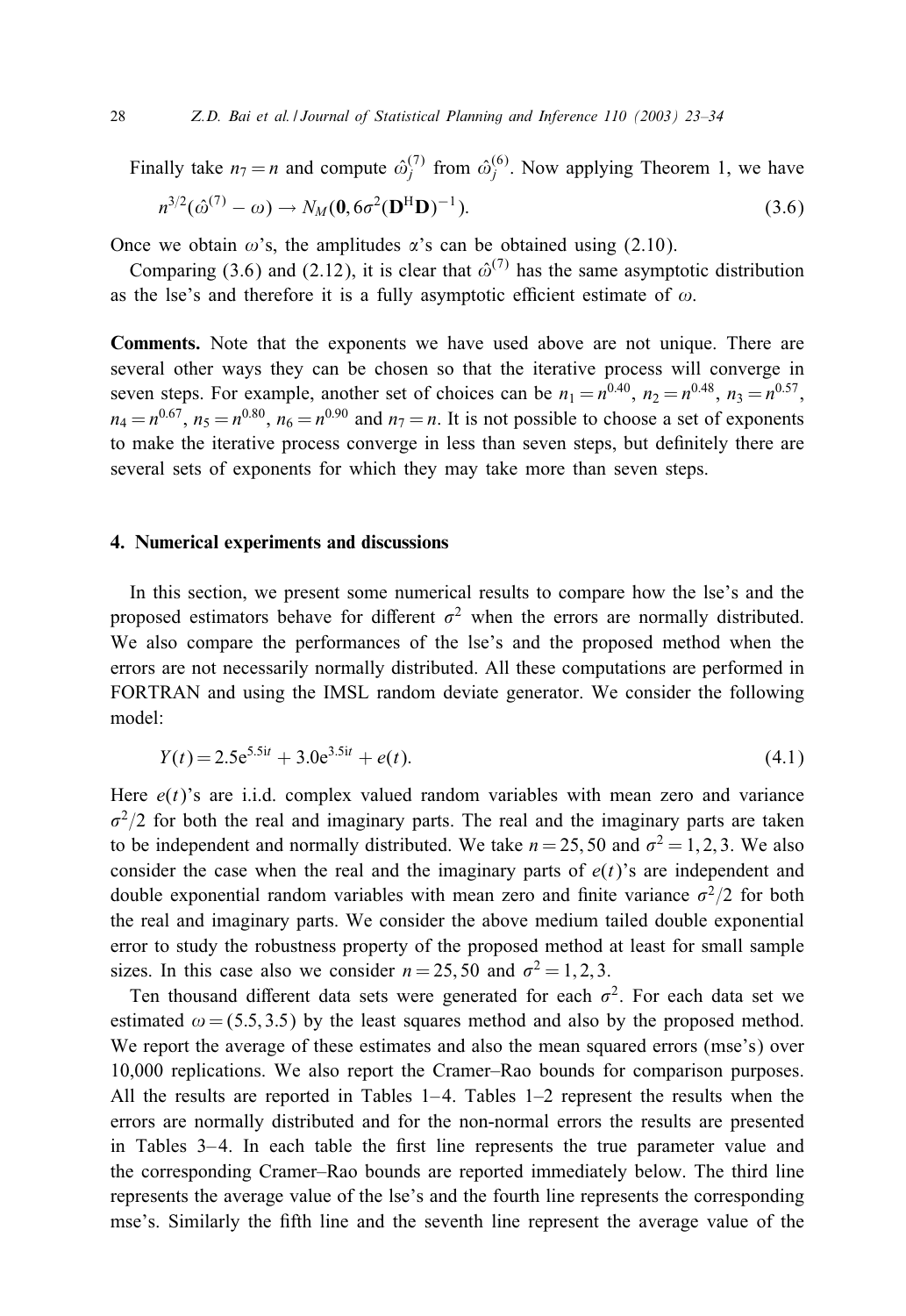The average estimates and their mse's of the different methods when the errors are normally distributed and the sample size is 25

|             | $\sigma^2 = 1$ |             | $\sigma^2 = 2$ |             | $\sigma^2 = 3$ |             |
|-------------|----------------|-------------|----------------|-------------|----------------|-------------|
| Parameters  | 5.50000        | 3.50000     | 5.50000        | 3.50000     | 5.50000        | 3.50000     |
| <b>CRLB</b> | $6.14E - 5$    | $4.27E - 5$ | $1.23E - 4$    | $8.53E - 5$ | $1.84E - 4$    | $1.28E - 4$ |
| Lse         | 5.50010        | 3.50012     | 5.49986        | 3.49987     | 5.49975        | 3.50019     |
| Mse         | $1.34E - 4$    | $7.88E - 5$ | $2.11E - 4$    | $1.17E - 4$ | $1.05E - 3$    | $1.58E - 4$ |
| Proposed    | 5.50613        | 3.49123     | 5.50612        | 3.49127     | 5.50609        | 3.49156     |
| Mse         | $1.38E - 4$    | $7.93E - 5$ | $1.99E - 4$    | $1.22E - 4$ | $1.20E - 3$    | $1.65E - 4$ |
| <b>EVLP</b> | 5.50022        | 3.49122     | 5.50046        | 3.49968     | 5.50079        | 3.49962     |
| Mse         | $4.03E - 4$    | $7.93E - 5$ | $1.24E - 3$    | $6.51E - 4$ | $2.56E - 3$    | $1.28E - 3$ |

Table 2

The average estimates and their mse's of the different methods when the errors are normally distributed and the sample size is 50

|             | $\sigma^2 = 1$ |             | $\sigma^2 = 2$ |             | $\sigma^2 = 3$ |             |
|-------------|----------------|-------------|----------------|-------------|----------------|-------------|
| Parameters  | 5.50000        | 3.50000     | 5.50000        | 3.50000     | 5.50000        | 3.50000     |
| <b>CRLB</b> | $7.68E - 6$    | $5.33E - 6$ | $1.54E - 5$    | $1.07E - 5$ | $2.30E - 5$    | $1.60E - 5$ |
| Lse         | 5.50008        | 3.50004     | 5.49999        | 3.50003     | 5.49986        | 3.49937     |
| Mse         | $1.35E - 5$    | $7.91E - 6$ | $2.26E - 5$    | $1.47E - 5$ | $2.99E - 5$    | $2.10E - 5$ |
| Proposed    | 5.50168        | 3.49751     | 5.50167        | 3.49751     | 5.50165        | 3.49750     |
| Mse         | $1.42E - 5$    | $8.16E - 6$ | $2.24E - 5$    | $1.35E - 5$ | $3.06E - 5$    | $1.88E - 5$ |
| <b>EVLP</b> | 5.50013        | 3.50004     | 5.50024        | 3.50005     | 5.50040        | 3.50006     |
| <b>MSE</b>  | $1.41E - 4$    | $7.63E - 5$ | $4.68E - 4$    | $2.42E - 4$ | $9.92E - 4$    | $4.99E - 4$ |

Table 3

The average estimates and their mse's of the different methods when the errors are double exponentially distributed and the sample size is 25

|             | $\sigma^2 = 1$ |             | $\sigma^2 = 2$ |             | $\sigma^2 = 3$ |             |
|-------------|----------------|-------------|----------------|-------------|----------------|-------------|
| Parameters  | 5.50000        | 3.50000     | 5.50000        | 3.50000     | 5.50000        | 3.50000     |
| <b>CRLB</b> | $6.14E - 5$    | $4.27E - 5$ | $1.23E - 4$    | $8.53E - 5$ | $1.84E - 4$    | $1.28E - 4$ |
| Lse         | 5.50101        | 3.50008     | 5.48176        | 3.49675     | 5.49987        | 3.50018     |
| Mse         | $1.36E - 4$    | $7.89E - 5$ | $3.19E - 4$    | $1.19E - 4$ | $1.84E - 3$    | $2.19E - 4$ |
| Proposed    | 5.50621        | 3.49131     | 5.50603        | 3.49131     | 5.50597        | 3.49281     |
| Mse         | $1.39E - 4$    | $8.24E - 5$ | $6.18E - 4$    | $1.26E - 4$ | $5.65E - 3$    | $1.15E - 3$ |
| <b>EVLP</b> | 5.50019        | 3.50003     | 5.50039        | 3.49966     | 5.50051        | 3.49935     |
| Mse         | $4.01E - 4$    | $2.35E - 4$ | $1.27E - 3$    | $6.74E - 4$ | $2.50E - 3$    | $1.32E - 3$ |

Table 4

The average estimates and their mse's of the different methods when the errors are double exponentially distributed and the sample size is 50

|             | $\sigma^2 = 1$ |             | $\sigma^2 = 2$ |             | $\sigma^2 = 3$ |             |
|-------------|----------------|-------------|----------------|-------------|----------------|-------------|
| Parameters  | 5.50000        | 3.50000     | 5.50000        | 3.50000     | 5.50000        | 3.50000     |
| <b>CRLB</b> | $7.68E - 6$    | $5.33E - 6$ | $1.54E - 5$    | $1.07E - 5$ | $2.30E - 5$    | $1.60E - 5$ |
| Lse         | 5.50008        | 3.50007     | 5.49999        | 3.50008     | 5.49992        | 3.49976     |
| Mse         | $1.36E - 5$    | $7.98E - 6$ | $2.24E - 5$    | $1.51E - 5$ | $2.89E - 5$    | $1.93E - 5$ |
| Proposed    | 5.50167        | 3.49752     | 5.50172        | 3.49760     | 5.50170        | 3.49756     |
| Mse         | $1.44E - 5$    | $8.21E - 6$ | $2.21E - 5$    | $1.38E - 5$ | $2.96E - 5$    | $1.95E - 5$ |
| <b>EVLP</b> | 5.49995        | 3.49999     | 5.49996        | 3.50018     | 5.50040        | 3.50006     |
| Mse         | $1.41E - 4$    | $7.62E - 5$ | $4.61E - 4$    | $2.43E - 4$ | $9.92E - 4$    | $4.99E - 4$ |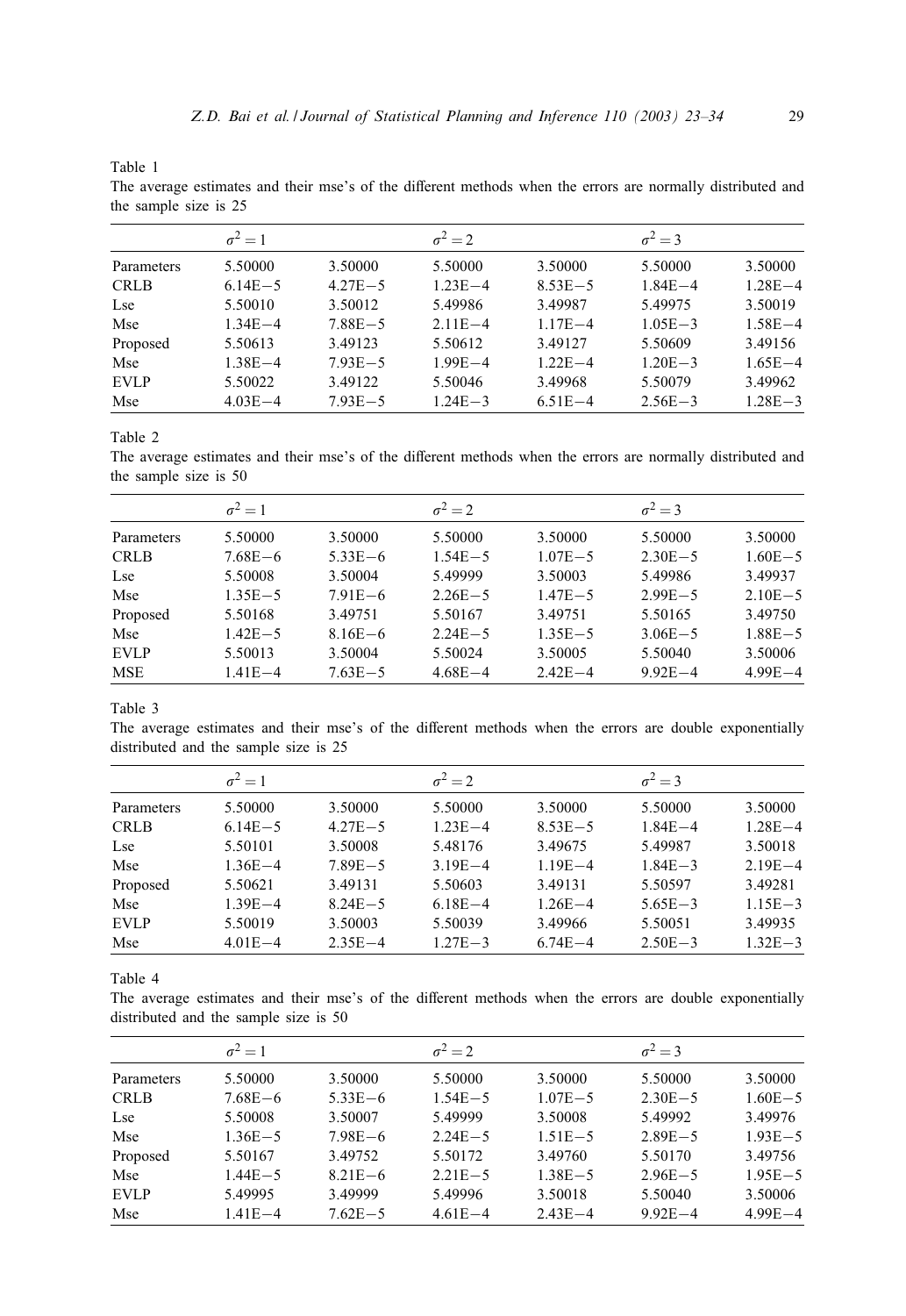proposed estimators and the EVLP estimators, respectively. The corresponding mse's are reported immediately below in each line.

The numerical results suggest some interesting features. It is clear that for all the methods the biases decrease as the variance decreases. Therefore, all the methods provide asymptotically unbiased estimators of the frequencies. Also the mse's decrease for all the methods as the variance decreases. It is well known (Kundu, 1993) that the asymptotic variances of the lse's reach the Cramer–Rao bounds for undamped exponential model. Here we observe that the mse's of the proposed estimators are quite close to the mse's of the corresponding lse's even when the sample size is small and the error variance is high. Comparing the proposed estimators and the EVLP estimators it is observed that the mse's of the proposed estimators are significantly lower than the corresponding mse's of the EVLP estimators. From the results of Tables 3– 4 it is clear that the proposed method works quite well even when the errors are not normally distributed. The proposed method may be robust when the errors are from a medium tailed distribution.

Now to observe how the proposed method works for a particular sample, we generate a particular data set from the model (4.1) with  $n = 100$ ,  $\sigma^2 = 2.0$ . The real and imaginary parts of the data are presented in Figs. 1 and 2, respectively. We use different procedures to obtain estimates of the different parameters. Using the EVLP method, we obtain the estimates of  $\alpha_1^0$ ,  $\omega_1^0$ ,  $\alpha_2^0$  and  $\omega_2^0$  as 2.05444, 5.49117, 2.67965 and 3.48793, respectively. The corresponding residual sums of squares is 6.47608. Similarly, using the proposed method we obtain the estimates as 2.61968, 5.49982, 3.02893 and 3.49940, respectively. In this case the residual sums of squares is 1.84809. The lse's become 2.61974, 5.49993, 3.02850 and 3.49989, respectively, and the corresponding residual sums of squares is 1.84749. We present the real and imaginary parts of the predicted signal obtained by different methods in Figs. 1 and 2, respectively. From the predicted signals and from the residual sums of squares it is quite clear that the proposed method works much better than the EVLP method and its performance is quite comparable to the least squares estimators.



Fig. 1. Real parts of the original signal and the estimated signals are plotted along the Y-axis and the  $X$ -axis denotes time  $t$ .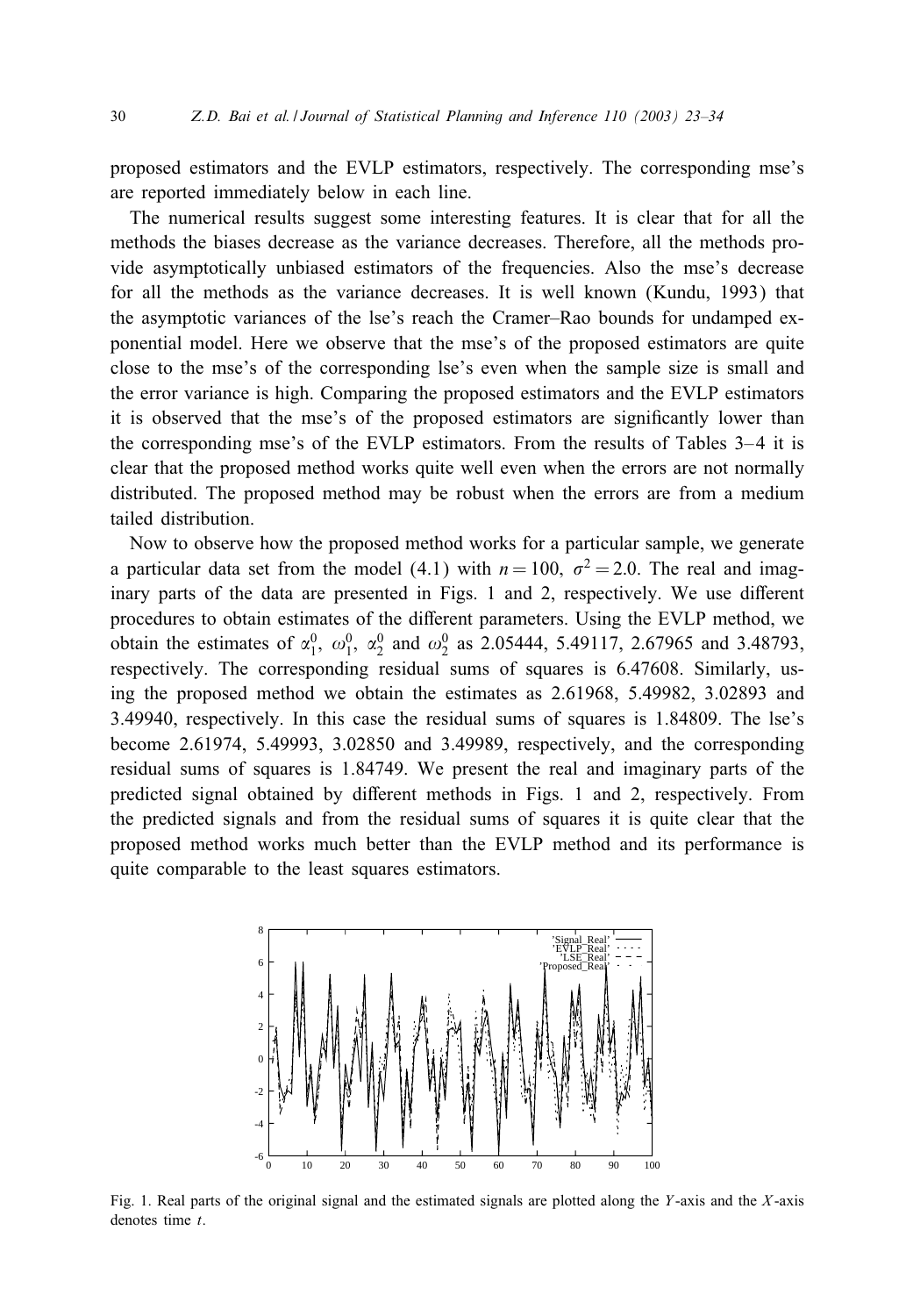

Fig. 2. Imaginary parts of the original signal and the estimated signals are plotted along the Y -axis and the  $X$ -axis denotes time  $t$ .

Now comparing the numerical computations involved in diRerent methods, it is observed that for the computation of the lse's, one needs to compute the eigenvalues and eigenvectors of an  $M \times M$  matrix at each iteration. On the other hand in our proposed method, one needs to compute the eigenvalues and eigenvectors of an  $M \times M$  matrix only to obtain the initial guesses and after that we can obtain the final estimators by simple refinement. Therefore, computationally the proposed methods are less intensive compared to the lse's.

# 5. Conclusions

In this paper, we consider the estimation of the parameters of the undamped exponential model in presence of additive noise when the number of signals  $(M)$  is known in advance. If the number of signals is unknown, we need to use some information theoretic criterion or cross validation type techniques to estimate the number of signals (see Kundu, 1992; Kundu and Mitra, 2000). We mainly consider the estimation of the frequencies. It is well known that once the frequencies are estimated efficiently then the estimation of the amplitudes becomes a simple linear regression problem (see Rao, 1988). It is observed that the proposed method works quite well and the mse's of the frequencies obtained by the proposed methods are almost equal to the mse's of the corresponding frequencies obtained by the lse's. Since the proposed method is less computationally intensive and it guarantees the convergence within a fixed number of iteration from the given starting value (EVLP estimators) it can be used instead of the lse's for online implementation.

# Acknowledgements

The authors would like to thank an Associate Editor for some very constructive suggestions.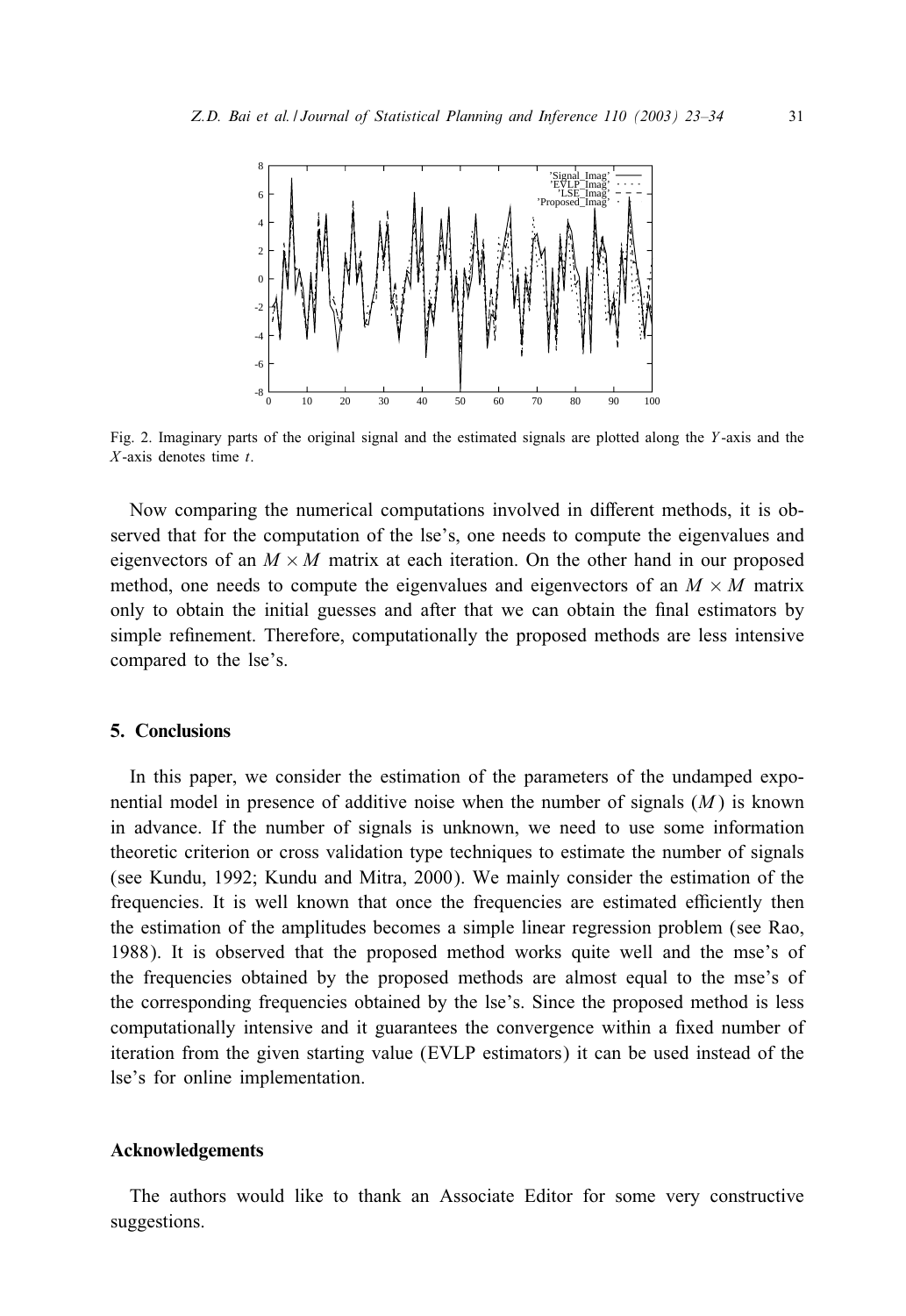# Appendix A. Proof of Theorem 1

First let us consider the term  $D_n$ .

$$
D_n = \sum_{t=1}^n Y(t)e^{-i\tilde{\omega}_jt} = \sum_{m=1}^M \alpha_m \sum_{t=1}^n e^{i(\omega_m - \tilde{\omega}_j)t} + \sum_{t=1}^n e(t)e^{-i\tilde{\omega}_jt}
$$
  
= 
$$
\sum_{m=1}^M \alpha_m J_m(n) + R(n) \quad \text{(say)}.
$$
 (A.1)

It can be easily observed that

$$
J_m(n) = O_p(1) \quad \text{if } m \neq j
$$
  
=  $n + i(\omega_j - \tilde{\omega}_j) \sum_{t=1}^n t e^{i(\omega_j - \omega_j^*)t} \quad \text{if } m = j,$ 

where  $\omega_j^*$  is a point between  $\omega_j$  and  $\tilde{\omega}_j$ . Therefore

$$
J_m(n) = O_p(1) \quad \text{if } m \neq j
$$
  
=  $n + O_p(n^{1-\delta}) \quad \text{if } m = j.$ 

Choose L large enough such that  $L\delta > 1$ . Therefore, using a Taylor series approximation up to the Lth order term

$$
R(n) = \sum_{t=1}^{n} e(t) e^{-i\tilde{\omega}_{j}t}
$$
  
=  $\sum_{t=1}^{n} e(t) e^{-i\omega_{j}t} + \sum_{k=1}^{L-1} \frac{(-i(\tilde{\omega}_{j} - \omega_{j}))^{k}}{k!} \sum_{t=1}^{n} e(t) t^{k} e^{-i\omega_{j}t}$   
+  $\frac{\theta(n(\tilde{\omega}_{j} - \omega_{j}))^{L}}{L!} \sum_{t=1}^{n} |e(t)|,$  (A.2)

where  $|\theta| \le 1$  and  $L\delta > 1$ . From (A.2), computing the order of the terms on the right-hand side, we have

$$
R(n) = O_p(n^{1/2}) + \sum_{k=1}^{L-1} \frac{O_p(n^{-(1+\delta)k})}{k!} O_p(n^{k+1/2}) + O_p(1) = O_p(n^{1/2}).
$$
 (A.3)

Expressions  $(A.1)$ – $(A.3)$  imply that

$$
D_n = \sum_{t=1}^{n} Y(t) e^{-i\tilde{\omega}_j t} = \alpha_j n (1 + O_p(n^{-\delta})).
$$
\n(A.4)

Similarly, it can be shown

$$
C_n = \sum_{t=1}^n Y(t) \left( t - \frac{n}{2} \right) e^{-i\tilde{\omega}_j t}
$$
  
= 
$$
\sum_{t=1}^n e(t) \left( t - \frac{n}{2} \right) e^{-i\omega_j t} - i\alpha_j \left( \frac{n^3}{12} (1 + \mathcal{O}_p(n^{-\delta})) \right) (\tilde{\omega}_j - \omega_j).
$$
 (A.5)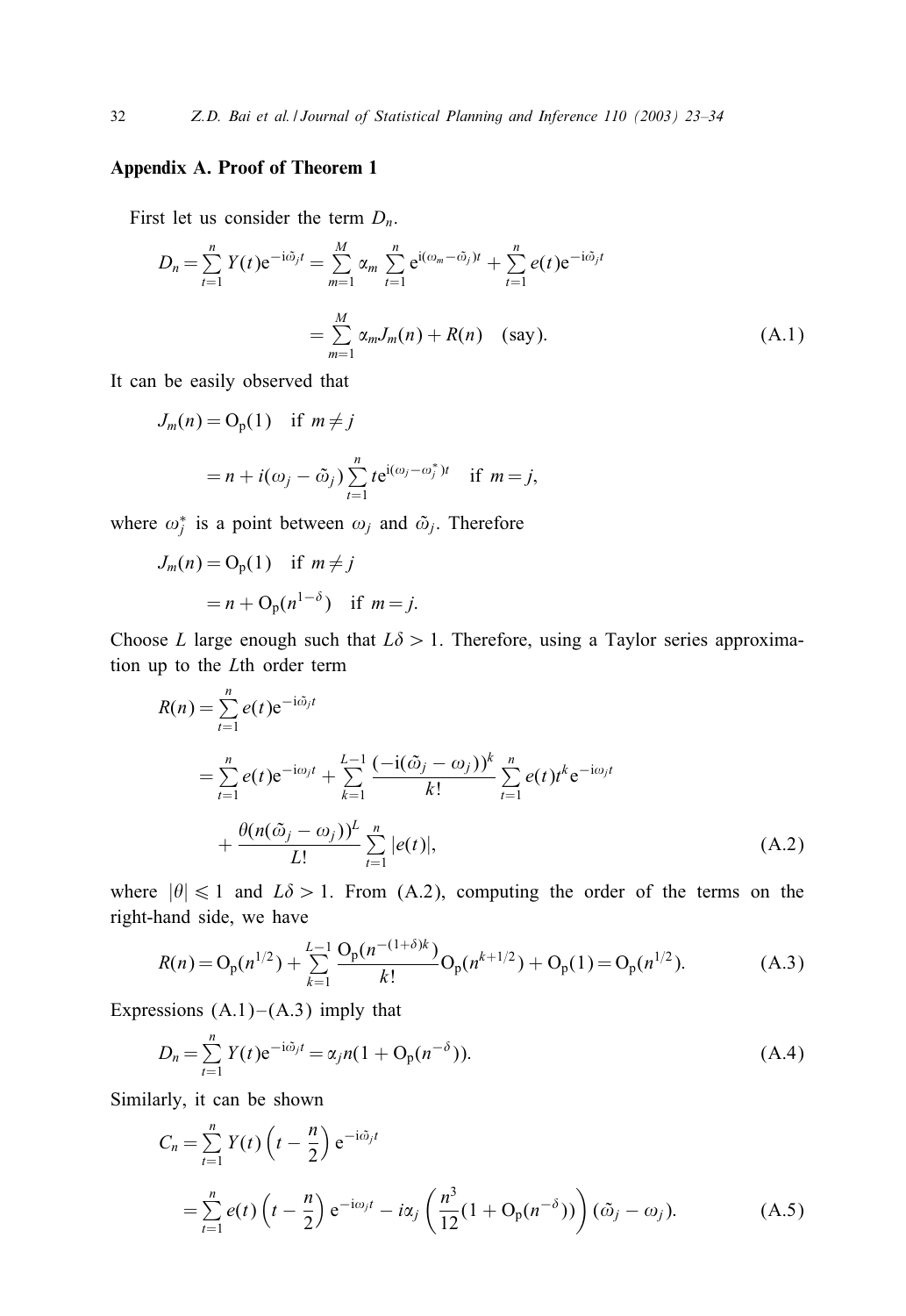Now consider (3.1),

$$
\hat{\omega}_{j} = \tilde{\omega}_{j} + \frac{12}{n^{2}} \operatorname{Im} \left[ \frac{C_{n}}{D_{n}} \right]
$$
  
=  $\tilde{\omega}_{j} + \frac{12}{n^{2}} \operatorname{Im} \left[ \frac{\sum_{t=1}^{n} e(t)(t - \frac{n}{2})e^{-i\omega_{j}t} - i\alpha_{j}(n^{3}/12(1 + O_{p}(n^{-\delta}))(\tilde{\omega}_{j} - \omega_{j}))}{\alpha_{j}n(1 + O_{p}(n^{-\delta}))} \right]$   
=  $\omega_{j} + O_{p}(n^{-\delta})(\tilde{\omega}_{j} - \omega_{j}) + \frac{12}{n^{3}} \operatorname{Im} \left[ \frac{1}{\alpha_{j}} \sum_{t=1}^{n} e(t) \left( t - \frac{n}{2} \right) e^{-i\omega_{j}t} \right].$  (A.6)

Now note that

Im 
$$
\left[ \left( \frac{n^3}{12} \right)^{-1/2} \sum_{t=1}^n e(t) \left( t - \frac{n}{2} \right) e^{-i\omega_j t} \right] \rightarrow N_M \left( \mathbf{0}, \frac{\sigma^2}{2} \mathbf{I}_M \right),
$$
 (A.7)

and for  $\omega_j \neq \omega_{j'}$ 

$$
\operatorname{cov}\left\{\operatorname{Im}\left[\left(\frac{n^3}{12}\right)^{-1/2}\sum_{t=1}^n e(t)\left(t-\frac{n}{2}\right)e^{-i\omega_j t}\right],\right\}
$$

$$
\operatorname{Im}\left[\left(\frac{n^3}{12}\right)^{-1/2}\sum_{t=1}^n e(t)\left(t-\frac{n}{2}\right)e^{-i\omega_j t}\right]\right\} \to 0.
$$
(A.8)

Therefore if  $\tilde{\omega}_j - \omega_j = O_p(n^{-1-\delta})$  and  $\delta \le \frac{1}{4}$ , then from (A.6) and (A.7), it is clear that  $\hat{\omega}_i - \omega_i = O_p(n^{-1-2\delta})$ . Similarly if  $\delta > 1/4$  using (A.6), (A.7) and (A.8), part (2) of Theorem 1 follows immediately.

#### References

- Bai, Z.D., Krishnaiah, P.R., Zhao, L.C., 1986. On the simultaneous estimation of the number of signals and frequencies under a model with multiple sinusoids. Technical report, 86-37, Center for Multivariate Analysis, University of Pittsburgh.
- Barrodale, I., Olesky, D.D., 1981. Exponential approximation using Prony's method. In: Baker, C.T.H., Phillips, C. (Eds.), The Numerical Solution of Non-Linear Problems, pp. 258–269.
- Bresler, Y., Macovski, A., 1986. Exact maximum likelihood parameter estimation of superimposed exponential signals in noise. IEEE Trans. Acoust. Speech Signal Process. ASSP-34 34, 1081–1089.
- Kay, S.M., 1984. Accurate frequency estimation at low signal to noise ratio. IEEE Trans. Acoust. Speech Signal Process. ASSP-32 32 (3), 540–547.
- Kay, S.M., 1988. Modern Spectral Estimation; Theory and Applications. Prentice-Hall, Englewood Cliffs, NJ.
- Kay, S., Marple, S.L., 1981. Spectral analysis: a modern perspective. Proc. IEEE 69, 1380–1419.
- Kumaresan, R., Scharff, L.L., Shaw, A.K., 1986. An algorithm for pole-zero modeling and spectral analysis. IEEE Trans. Acoust. Speech Signal Process. ASSP-34 34, 637–640.
- Kundu, D., 1992. Estimating the number of signals using information theoretic criterion. J. Statist. Comput. Simulation 44, 117–131.
- Kundu, D., 1993. Estimating the parameters of undamped exponential signals. Technometrics 35, 215–218.
- Kundu, D., Mitra, A., 1995. Consistent method of estimating superimposed exponential signals. Scand. J. Statist. 22 (1), 73–82.
- Kundu, D., Mitra, A., 1999. On asymptotic properties and confidence intervals for exponential signals. Signal Process. 72 (2), 129–139.